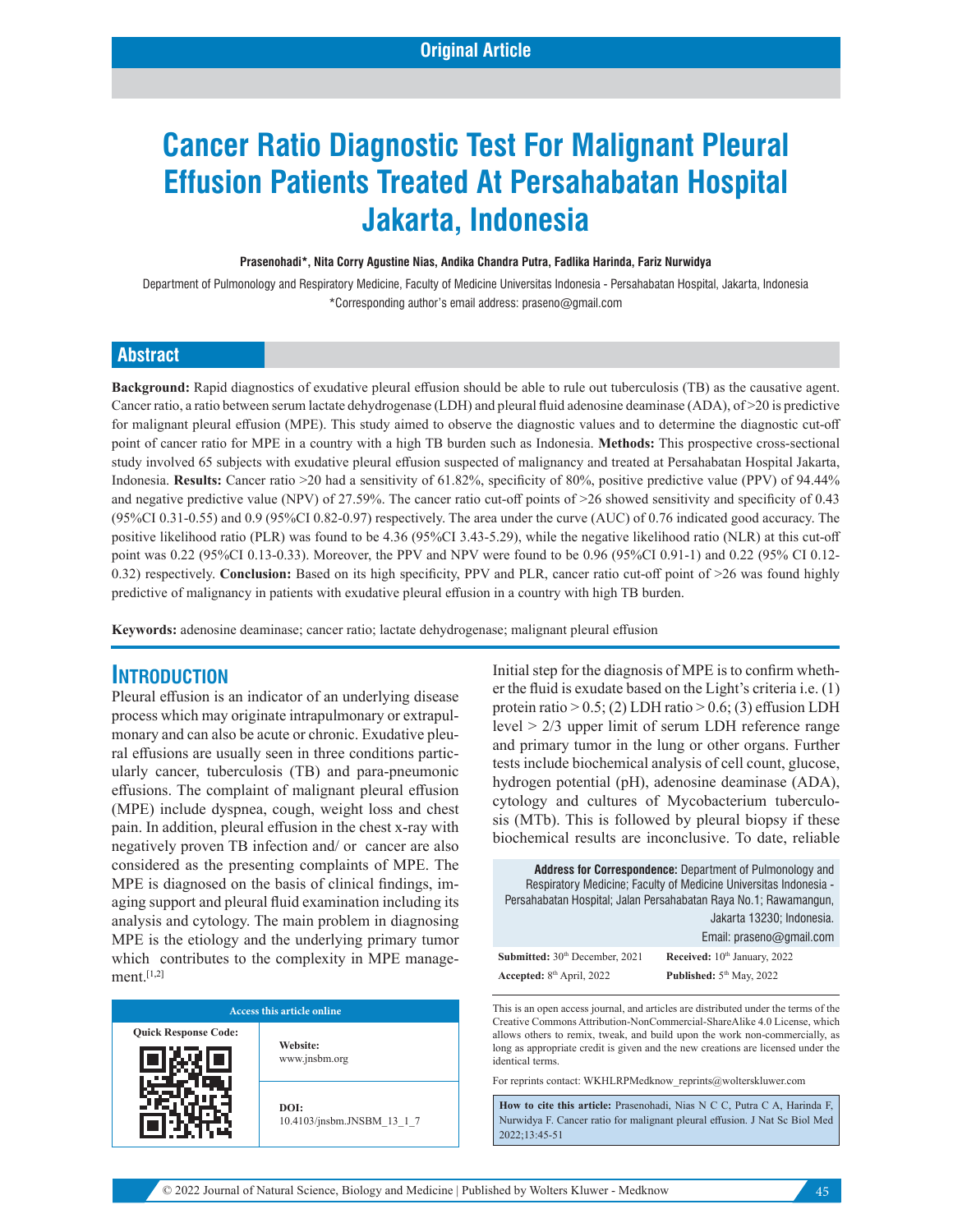biochemical markers for MPE diagnosis are not available Increase in serum lactate dehydrogenase (LDH) is observed in various clinical conditions such as hemolysis, cancer, sepsis, humanimmunodeficiency virus (HIV) infection and so on. Whereas extremely high serum LDH values are used as diagnostic marker for conditions like sepsis and malignancy.<sup>[3-7]</sup>

A study by Verma *et al.*[7] identified MPE by assessing the cancer ratio by comparing serum LDH and pleural fluid ADA values. Cancer ratio of  $\geq$ 20 was found highly predictive of malignancy. The etiological diagnosis of pleural effusion in Indonesia is often given differential diagnosis of TB which causes morbidity reports of TB to be quite high. Cause of pleural effusion should be identified as soon as possible to determine the next step of management. Based on these investigations, this study aimed to evaluate the role of cancer ratio screening for detecting MPE in suspected patients.

## **METHODS**

This was a diagnostic study with prospective cross-sectional design. The sample selection was carried out through consecutive sampling technique. The target population included adult patients  $(≥18$  years) who were eligible for the diagnostic criteria of suspected MPE and who attended the polyclinic and/or emergency room and/ or were admitted to the wards at Persahabatan Hospital Jakarta from March to June 2019. Whereas, patients with comorbidities which could generate pleural effusions such as TB, heart failure, chronic renal failure, liver disease and those who had received radiotherapy to the thoracic region or chemotherapy were excluded from the study.

#### **Patient sample collection**

After obtaining informed consent from each patient who met the inclusion criteria of this study, pleural fluid and biopsy samples were obtained from them by thoracocentesis and pleural biopsy respectively. The cancer ratio and anatomic pathology results were then evaluated and analyzed to determine the diagnostic value by statistical analysis.

#### **Ethical Clearance**

This study had received ethical approval from the Institutional Review Board of the Faculty of Medicine Universitas Indonesia (Ethical Clearance No: KET-308/ UN2.F1/ETIK/PPM.00.02/2019).

#### **Statistical analysis**

Statistical analysis was performed using GraphPad Prism 6.0 (GraphPad Software, La Jolla, CA). Values were compared using a two-tailed Student's t-test. Categorical variables were analyzed using 2x2 chi square test. Differences between the means were considered statistically significant at  $P < 0.05$ .

#### **Results**

In total, there were 65 subjects recruited in this study having suspected MPE with exudative pleural effusions. Out of these 28 (43.1%) were males and 37 (56.9%) were females. The mean  $\pm$  standard deviation (SD) of the age of all patients was  $56.77 \pm 10.24$ . History of all participants was taken followed by their physical and radiological examinations, pleural punctures (thoracocentesis), pleural biopsy and/or other diagnostic procedures. The radiological examination included thoracic ultrasound, chest X-ray (CXR) and chest CT scan. Pleural fluid samples were examined for pleural fluid analysis, ADA and cytology while pleural biopsy samples were examined for tissue histology. The cancer ratio was calculated based on the comparison of serum LDH with pleural fluid ADA.

Based on anatomic pathology examination, total 59 (90.8%) subjects had the identified pleural effusion etiology whereas the remaining subjects  $(n=6, 9.2\%)$  had inconclusive causes of pleural effusion. Distribution of subjects with respect to the exudative pleural effusion etiology can be seen in Fig 1.



Figure 1: Distribution of subjects based on pleural effusion etiology (a) and anatomic pathology examination (b)

Anatomic pathology examination of pleural fluid and/ or tissue and of other fluids/aspirates or other tissues showed the types of malignancy causing exudative pleural effusion. The most frequent type of intrathoracic malignancy causing MPE in this study was found to be adenocarcinoma, while that of of extrathoracic malignancy was breast cancer. The distribution of malignancy types which caused exudative pleural effusions in this study are shown in Fig 2.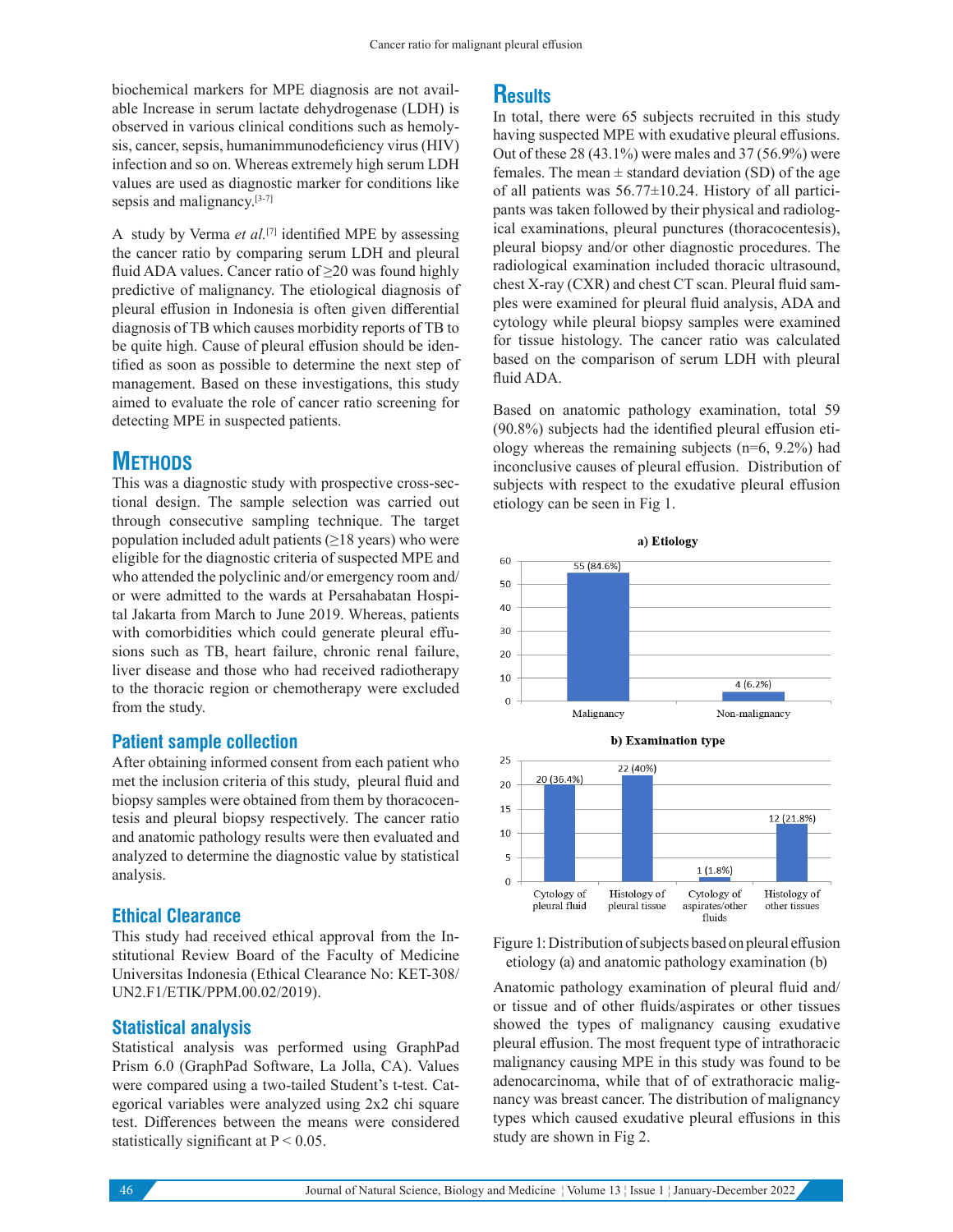

Figure 2: Types of malignancy causing malignant pleural effusion (MPE)

The relationship between the results of anatomic pathology based on the categorical variables of pleural fluid analysis can be seen in table 1. No significant relationship was observed between pleural effusion color, clarity, blood clots and the results of anatomic pathology. Based on the results of macroscopic examination, it was found that most of the pleural fluid in EPG patients at the Friendship Hospital was red an cloudy.

| macroscopic pleural fluid |   |                                    |          |          | Table 1: Anatomic pathology results based on |         |
|---------------------------|---|------------------------------------|----------|----------|----------------------------------------------|---------|
| Variables                 |   | <b>Negative</b><br><b>Positive</b> |          |          | OR (95%CI)                                   | P value |
|                           | n | %                                  | n        | ℅        |                                              |         |
| Fluid color               |   |                                    |          |          |                                              |         |
| Red                       | 7 | 10.8                               | 28       | 43.1     | N/A                                          | 0.049   |
| Xanthous                  | 2 | 3.1                                | 23       | 35.4     |                                              |         |
| <b>Brown</b>              | 0 | $\Omega$                           | 4        | 6.2      |                                              |         |
| White                     | 1 | 1.5                                | $\Omega$ | $\theta$ |                                              |         |
| Clarity                   |   |                                    |          |          |                                              |         |
| Clear                     | 2 | 3.1                                | 8        | 12.3     | 1.47                                         | 0.645   |
| Cloudy                    | 8 | 12.3                               | 47       | 72.3     | $(0.26 - 8.21)$                              |         |
| Blood clot                |   |                                    |          |          |                                              |         |
| Yes                       | 1 | 1.5                                | 6        | 92       | 1.10                                         | 0.932   |
| N <sub>0</sub>            | 9 | 13.8                               | 49       | 75.4     | $(0.12 - 10.28)$                             |         |
| N/A: not applicable       |   |                                    |          |          |                                              |         |

The anatomic pathology results based on the characteristics of numerical variables are shown in Table 2.Significant correlation was found between pleural fluid cell count in the negative and positive anatomic pathology group (535 cells/μL vs 1064 cells/μL, *P*=0.037). Moreover, significant difference was also observed between pleural fluid ADA values in both these groups (38.7 U/L vs 12.5 U/L, *P*=0.005). In addition, cancer ratio in the negative and positive anatomic pathology groups was also found significant (5.42 vs 23.8, *P*=0.009). No significant difference was found with respect to the serum LDH values in MPE and non-MPE however, pleural fluid ADA values were found significantly lower in MPE as compared to non-MPE.

#### **Table 2: Anatomic pathology results based on numerical variables**

| <b>Variables</b>            | <b>Non-MPE</b><br>Median (min-<br>max) | <b>MPE Median</b><br>(min-max) | P<br>value |
|-----------------------------|----------------------------------------|--------------------------------|------------|
| Age                         | 54<br>$(26 - 79)$                      | 59<br>$(39 - 79)$              | 0.223      |
| Volume estimation           | 1400<br>$(800 - 2000)$                 | 1200<br>$(600 - 2000)$         | 0.194      |
| Pleural fluid (PF) analysis |                                        |                                |            |
| Cell count                  | 535<br>$(107 - 2768)$                  | 1064<br>$(107 - 8362)$         | 0.037      |
| %PMN                        | 17.5<br>$(2 - 59)$                     | 16<br>$(1 - 98)$               | 0.848      |
| $\%MN$                      | 82.5<br>$(41 - 98)$                    | 84<br>$(2 - 99)$               | 0.848      |
| pH of PF                    | 8.0<br>$(8.0 - 8.5)$                   | 8.0<br>$(7.0 - 8.5)$           | 0.848      |
| PF protein                  | 4.4<br>$(2.2 - 6.9)$                   | 4.6<br>$(2.9 - 5.6)$           | 0.467      |
| Serum protein               | 6.5<br>$(5.8 - 7.9)$                   | 6.6<br>$(5 - 66)$              | 0.971      |
| PF glucose                  | 90.5<br>$(8 - 224)$                    | 79<br>$(4 - 294)$              | 0.935      |
| Serum glucose               | 117.5<br>$(90 - 286)$                  | 120<br>$(64 - 277)$            | 0.567      |
| PF LDH                      | 443<br>$(86 - 2089)$                   | 442<br>$(135 - 5759)$          | 0.525      |
| Serum LDH                   | 235<br>$(161 - 1236)$                  | 303<br>$(103 - 1494)$          | 0.187      |
| PF ADA                      | 38.7<br>$(12 - 108)$                   | 12.5<br>$(2.5 - 139)$          | 0.005      |
| Cancer ratio                | 5.42<br>$(1.49 - 105)$                 | 23.8<br>$(1.21 - 121)$         | 0.009      |
| PF: pleural fluid           |                                        |                                |            |

Serum LDH and pleural fluid ADA in MPE were found to have an inverse or reciprocal correlation  $(R^2=0.048)$ (Fig 3). Correlation between the two variables using Spearman test showed that there was a weak correlation  $(r=-0.272)$  led by number of extreme values of the two variables, nevertheless, it was significant (*P*=0.028).



Figure 3: Scatter plot chart of the correlation between serum lactate dehydrogenase (LDH) and pleural fluid adenosine deaminase (ADA) on malignant pleural effusion (MPE) ( $r=-0.272$ ) and ( $P=0.028$ ).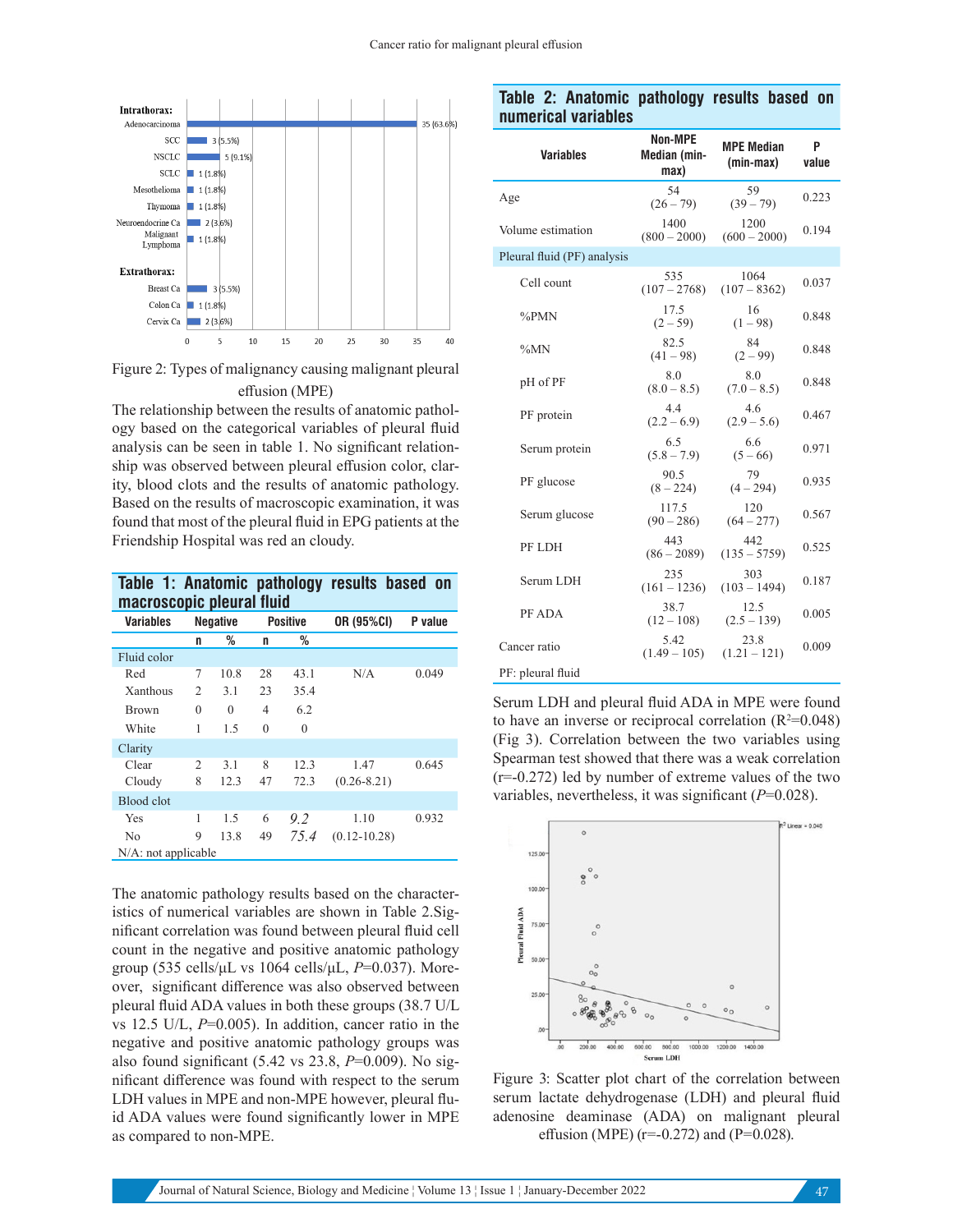The area under the curve (AUC) of receiver operating curve (ROC) describes how well a diagnostic test can be applied. The greater the AUC value or the closer to number 1, the better the quality of the test. In the present study, the area of AUC to cancer ratio was 0.760  $(0.573-0.947)$  with 95% confidence interval  $\text{(CI)}$ (Fig 4). Diagnostic test for cancer ratio was performed using a 2x2 table calculated on the basis of anatomic pathology as the gold standard. The comparison of results of diagnostic test using cancer ratio and anatomic pathology examination as the gold standard are shown in Table 3. Cancer ratio  $\geq$ 20 can be used for the diagnosis of MPE; such as sensitivity, specificity, PPV, NPV, positive and negative LR (Table 3). The diagnostic values of cancer ratio ≥20 in patients with MPE as a whole are described in Table 4. The diagnostic test value of cancer ratio  $\geq 26$ at Persahabatan Hospital Jakarta with anatomic pathology as the gold standard are shown in Table 5.





#### **Table 3: Cancer ratio examination results compared with anatomic pathology as the gold standard**

| <b>Cancer ratio</b> | Anatomic pathology examination | Total           |    |  |
|---------------------|--------------------------------|-----------------|----|--|
| examination         | <b>Positive</b>                | <b>Negative</b> |    |  |
| >20                 | 34                             |                 | 36 |  |
| $20$                | 21                             | 8               | 29 |  |
| Total               | 55                             | 10              | 65 |  |

| Table 4: Diagnostic values of cancer ratio > 20 |        |  |  |
|-------------------------------------------------|--------|--|--|
| Sensitivity                                     | 61.82% |  |  |
| Specificity                                     | 80%    |  |  |
| Positive Predictive Value (PPV)                 | 94.44% |  |  |
| Negative Predictive Value (NPV)                 | 27.59% |  |  |
| Positive Likelihood Ratio (Positive LR)         | 3.1    |  |  |
| Negative Likelihood Ratio (Negative LR)         | 0.48   |  |  |

| Table 5: Diagnostic values of cancer ratio >26 |  |  |
|------------------------------------------------|--|--|
|                                                |  |  |

| <b>Parameters</b>                       | Value | 95%CI         |
|-----------------------------------------|-------|---------------|
| Sensitivity                             | 43%   | $31.5 - 55.7$ |
| Specificity                             | 90%   | $82.7 - 97.3$ |
| Positive Predictive Value (PPV)         | 96%   | $91.2 - 100$  |
| Negative Predictive Value (NPV)         | 22%   | $12.3 - 32.7$ |
| Positive Likelihood Ratio (Positive LR) | 4.363 | $3.43 - 5.29$ |
| Negative Likelihood Ratio (Negative LR) | 0.229 | $0.13 - 0.33$ |

# **DISCUSSION**

#### **Gender**

Among all study participants, 53.8% were females with MPE in the exudative pleural effusion group while 30.8% were males. Other studies also reported greater proportion of females with MPE as compared to males. [8,9] Lung cancer study in women pointed out that there were differences in risk factors, histology and pathophysiology as compared with men.[10] However, in this study, this difference could be due to the consecutive sampling technique in which the subjects collected were mostly women.

#### **Age**

In this study, most of the subjects with exudative pleural effusions were aged  $\geq 40$  (96.9%), whereas only 3.1% subjects were <40 years old. The median age of study subjects with proven MPE was 59 years (39-79 years). These results corresponded with a study which revealed that majority of MPE patients were in the 50–70 year age group with a mean age of 58.8 years (32-85 years). [11] Perez Warnisher *et al.*<sup>[12]</sup> in 2016 reported that adenocarcinoma was a predominant histology finding in both sexes of all ages. Malignancy can be considered as an age-related disease because most of the risk of malignancy increases with age. Certain similar biological mechanisms which regulate aging can also be involved in the pathogenesis of age-related diseases such as cancer, however, there are many factors which influence the onset of malignancy at an early or young age. These include genetic factors and/or race, environmental factors and even the cancer histology.<sup>[13]</sup> In the present study, some types of MPE were developed from metastasis of primary tumors such as lymphoma, which mostly affected young people.

#### **Anatomic Pathology Results**

A retrospective study conducted on patients with pleural effusions reported that a total of 70 out of 110 patients had malignant pleural effusions based on anatomic pathology results. About 45.7% of the diagnosis was established on the basis of pleural fluid cytology results, whereas, 40% was based on pleural tissue histology results using thoracoscopy method guided by video or video-assisted thoracoscopy (VATS). The rest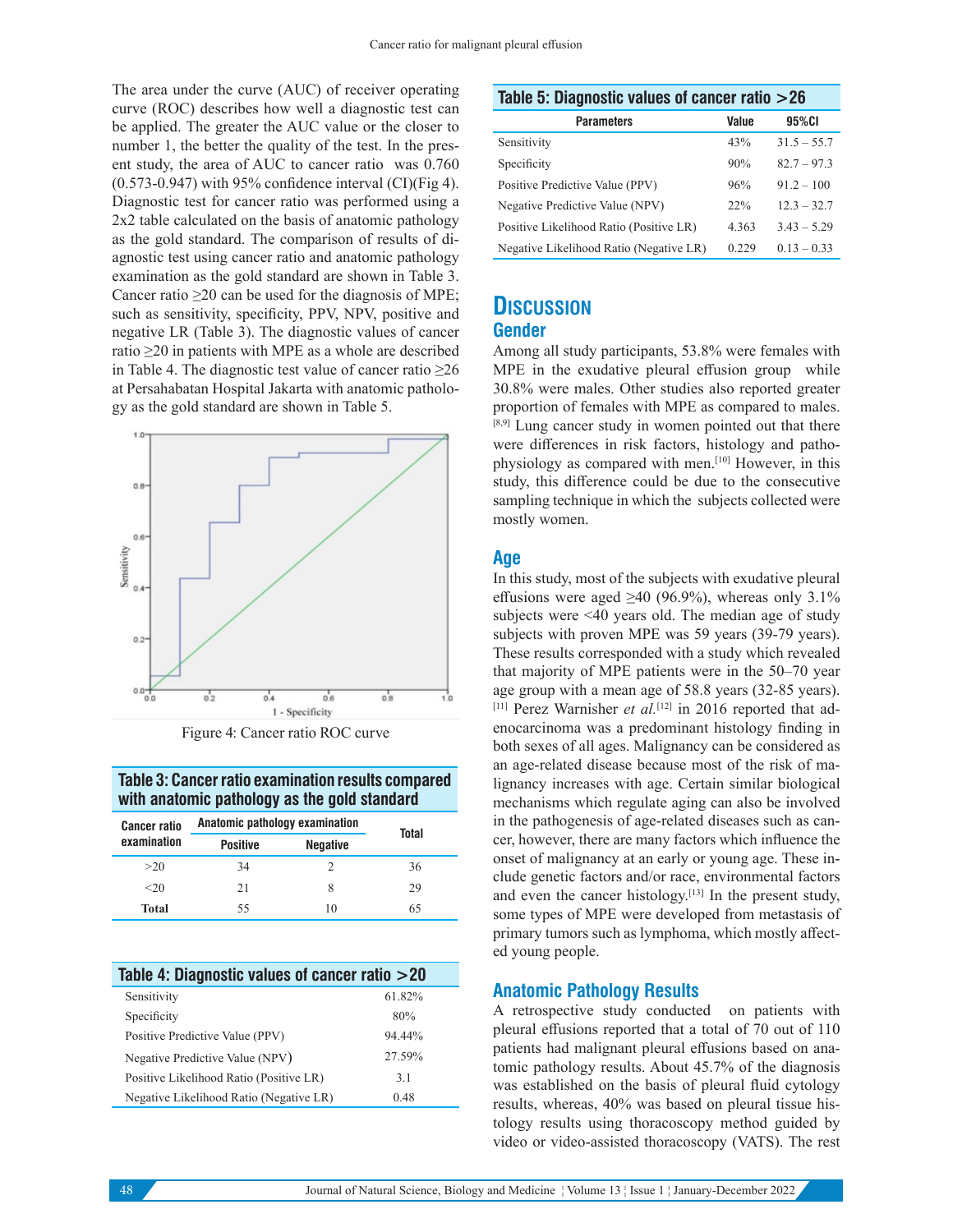of the diagnosis was based on radiological assessment as it was not evident from anatomic pathology. Closed pleural biopsy in this study was not performed. Most of the subjects had anatomic pathology of adenocarcinoma (35.7%) followed by mesothelioma (24.3%) and metastatic breast cancer (10%). On the other hand, squamous cell carcinoma (SCC) was diagnosed in less than 10% of patients while the rest included small cell lung carcinoma (SCLC), lymphoma and metastasis of gastrointestinal malignancy.[14] Another study found that malignant cells were detected in 53.73% of cases with pleural fluid cytology and pleural tissue histology. However, despite the presence of primary tumor in 46.27% of cases, no malignant cells could be detected in pleural fluid or pleural tissue.[15] In addition, adenocarcinoma was reported as the most common (52%) type of cancer cell found in MPE, both in pulmonary and metastasis-extrapulmonary origin.[8]

Mechanism of pleural effusion which develop in patients with malignancy is one of determinants for the presence or absence of malignant cells in the fluid. Pleural effusions which are formed due to implantation of tumors on the pleural surface or as a result of direct tumor infiltration of the pleura tend to have malignant cells in the effusion. On the other hand, pleural effusions due to tumor metastasis are generated by embolization of tumor cells to visceral pleura or distant hematogenous spread of the tumor to parietal pleura. Deposits of tumor cells scatter along the parietal pleural membrane and clog the lymphatic stomata causing the blockage of pleural fluid drainage.[16-18] In a study, malignant cells were not found in about 25% of MPE cases, hence the diagnosis was established based on the presence of primary cancer in the lung or other organs and this condition was named as PPE.[16] In this study, adenocarcinoma, of both pulmonary and metastasis-extrapulmonary origin, was found to be the most common type present in 63.6% of MPE cases. It is likely that in this study, MPE was caused by lymphohaematogenic invasion than direct spread of cancer cells to the pleural surface.

#### **Serum LDH: Pleural Fluid ADA (Cancer Ratio)**

Microbiology and analysis, ADA and cytology of pleural fluid are routine initial examinations performed on patients with exudative pleural effusions. These tests are followed by pleural biopsy if biochemical results are inconclusive.[7,19] In the current study, serum LDH was found increased in MPE while pleural fluid ADA was found relatively low. However, contrasting results were observed in TB pleural effusion i.e. low serum LDH and high pleural fluid ADA. Low ADA levels are often acknowledged as an indicator of MPE. Due to these reciprocal alterations in biochemical analysis, a ratio of diagnostic power was developed which could determine MPE in an effective, timely, generalizable and generally applicable manner.[20]

The ADA level in MPE is known to be low, hence, it is inappropriate to use it to diagnose MPE due to lack of biochemical association whereas LDH has been proven to be high in malignancies. Therefore, the combination of these two markers as a cancer ratio to develop MPE predictors was evaluated using negative and positive correlation on malignancy. This ratio was found significantly higher in MPE group as compared to TB and parapneumonic effusion groups. Such markers can not only provide an early signal to MPE but also potentially serve as an early warning for patients with no malignant cell according to cytological findings.[7,19]

#### *Serum lactate dehydrogenase*

Although serum LDH level in this study did not differ significantly between pleural effusions due to malignancy and non-malignancy, yet its values in MPE tended to be higher than those in non-malignant effusions. Serum LDH is a cellular enzyme that increases in response to tissue injury in a non-specific manner. Elevated serum LDH is found in a variety of clinical conditions, however, highly elevated serum LDH might be a marker of specific diagnostic group. Its diagnostic and prognostic role had previously been studied and reported as a poor prognostic marker in sepsis and also cancer patients.[7,21]

Increase of serum LDH in malignancy occurs due to distinctive glycolysis used for energy by tumor cells and oxidative phosphorylation. Additionally, it also has a role in the generation pathway of adenosine triphosphate (ATP). High level of glycolysis is required for cell growth because it is capable of producing ATP faster than oxidative phosphorylation. As tumor cells grow rapidly, thus, they need more ATP to promote cell growth and glycolysis should be able to meet the ATP demand. Consequently, serum LDH increases in patients with malignancy.<sup>[19,22]</sup> Its diagnostic potential as a biomarker for MPE has not been reported. The correlation between elevated serum LDH and MPE have been explained by some studies which were consistent with other studies which also reported correlation between serum LDH and cancer.[22]

#### *Pleural fluid adenosine deaminase*

Based on the results of this study, the median pleural fluid ADA value in MPE was found quite lower i.e. 12.5 U/L as compared to non-malignant pleural effusions (38.7 U/L). Statistically significant correlation was found between ADA value and malignancy, however, the diagnostic test results achieved an AUC value of ADA <0.7, hence it was not analyzed any further. This was in accordance with the results of another study which reported significantly higher level of ADA activity in pleural fluid in TB pleurisy (110.6±35.2 U/L) than in pleural fluid due to malignancy  $(17.5\pm8.4 \text{ UL})$ .<sup>[23]</sup>

Adenosine deaminase is an enzyme which catalyzes the conversion of adenosine and deoxyadenosine into ino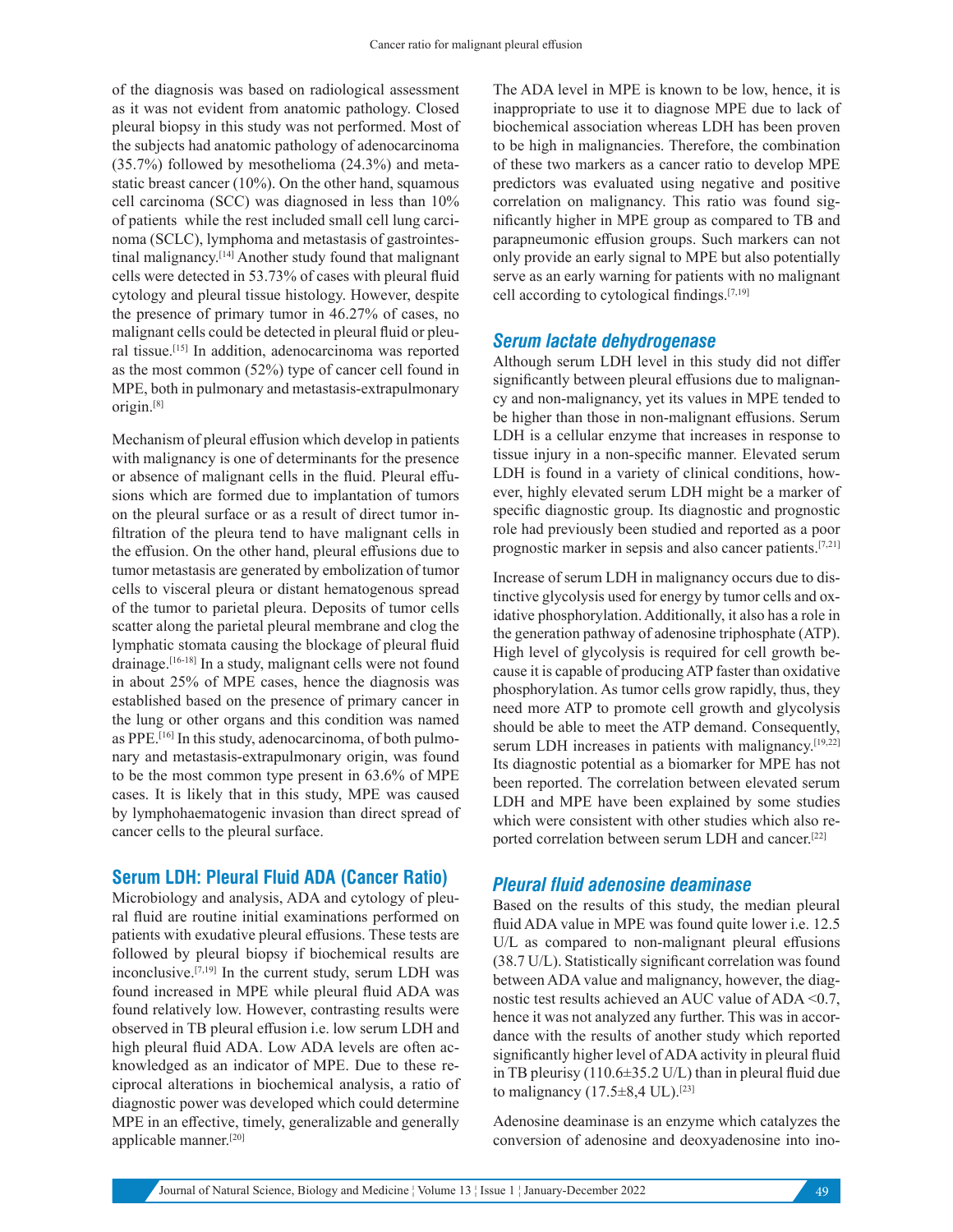sine and deoxyinosin in the purine degradation pathway. Their quantity is increased in immature and undifferentiated T-lymphocytes after mitogenic and antigenic stimulation. Activity of ADA is ten times greater in lymphocytes than in erythrocytes and also greater in T-lymphocytes than in B-lymphocytes. This activity varies during T-cell differentiation with a significant increase in levels in immature or undifferentiated state. Increased ADA activity in MPE has been associated with a cluster of differentiation  $8 \text{ (CD}_8)$  predominance whereas in TB, the increase in ADA was accounted due to a gradual increase in cluster of differentiation  $4 \,({\rm CD}_{4})$  blastogenesis after mycobacterial antigenic stimulus.[24,25]

A study reported high percentage of T-lymphocytes in MPE either in vivo or in vitro but upon stimulation by nonspecific mitogens such as phytohemagglutinin (PHA) or concanavalin A (Con-A), the capacity of these cells became lower or even zero. Conversely, in TB or parapneumonic effusions, T-lymphocytes reacted intensely to specific and nonspecific mitogens. Consequently, these cells, especially in TB pleurisy, would undergo intense and accelerated blastogenesis after antigenic stimulation of mycobacteria and there would also be a significant increase in the  $CD_4$  subpopulation. This rise in CD4 cells indicated that ADA synthesis was associated with lymphocytic proliferation and differentiation processes. Baganha *et al.*[23] elucidated that increased ADA activity in TB pleurisy appeared to be associated with an increase in  $CD_4$  lymphocytes whereas its decrease in MPE was correlated with a higher and lower percentage of  $CD_{11}$ and  $CD_4$  T-cells respectively.

#### **Diagnostic Test of Cancer Ratio**

In accordance with a study by Verma *et al.*[7], cancer ratio cut-off point of >20 could be applied to decide whether the exudative pleural effusion etiology was malignant or not. Therefore, the present study conducted a diagnostic test of the cut-off point by analyzing patients with suspected MPE prospectively. Few years back, a group of researchers obtained the cancer ratio cut-off point >20 with sensitivity and specificity of 95% (95% CI, 0.87- 0.98) and 85% (95% CI, 0.68-0.94), respectively. The positive and negative likelihood ratios (LR) obtained were 16 and 0.13 respectively with area of AUC of 0.81.  $[7,19]$  In the present study, cancer ratio of  $>20$  was found to have a good diagnostic accuracy i.e. its sensitivity was found to be 61.82% and specificity was 80%. In addition, PPV of 94.44% and NPV of 27.59% were also observed. Patients with MPE were found to have a 3.1 fold probability of cancer ratio >20 as compared to those without MPE. Moreover, 0.48-fold probability of cancer ratio ≤20 was found in patients with MPE as compared to those without MPE.

This study attempted to find a better cut-off point which could be applied to patients with suspected MPE at Persahabatan Hospital as a national respiratory referral center hospital that represents Indonesia. To date, there has been no stipulated method to be complied to determine the cut-off point accurately. The cut-off point was chosen by the clinician after carefully considering which diagnostic value is useful. Although cut-off point >20 gave good results, yet the cut-off point finally accepted for cancer ratio in diagnosing MPE at Persahabatan Hospital Jakarta was  $\geq$ 26. This is because it had higher specificity (90%), PPV (96%) and positive LR (4.363) than other cut-off points. Clinically, positive predictive value is more important in diagnosing a disease than sensitivity. If the cancer ratio is  $\geq 26$  then there would be 96% certainty that the etiology of exudative pleural effusion in these patients was due to malignancy.

In conclusion, the cancer ratio cut-off point of  $\geq 26$  in patients with exudative pleural effusion can be used to detect MPE with a diagnostic power that can establish MPE in an effective, efficient, timely and generally applicable manner.

#### **ACKNOWLEDGMENTS**

There is no acknowledgment in this manuscript.

# **FUNDING SUPPORT**

None.

# **DISCLOSURE**

The authors declare that they have no conflicts of interest relevant to the subject of this manuscript.

### **REFERENCES**

- Light RW. The undiagnosed pleural effusion. Clin Chest Med. 2006; 27(2): 309-19. doi: https://doi. org/10.1016/j.ccm.2005.12.002.
- 2. Psallidas I, Kalomenidis I, Porcel JM, Robinson BW, Stathopoulos GT. Malignant pleural effusion: from bench to bedside. Eur Respir Rev. 2016; 25(140): 189- 98. doi: https://doi.org/10.1183/16000617.0019-2016.
- 3. Azfar Ali H, Lippmann M, Mundathaje U, Khaleeq G. Spontaneous hemothorax: a comprehensive review. Chest. 2008; 134(5): 1056-65. doi: https://doi. org/10.1378/chest.08-0725.
- 4. Light RW. Clinical practice. Pleural effusion. N Engl J Med. 2002; 346(25): 1971-7. doi: https://doi. org/10.1056/nejmcp010731.
- 5. Light RW, Erozan YS, Ball WC, Jr. Cells in pleural fluid. Their value in differential diagnosis. Arch Intern Med. 1973; 132(6): 854-60. doi: https://doi. org/10.1001/archinte.1973.03650120060011.
- 6. Light RW, Macgregor MI, Luchsinger PC, Ball WC, Jr. Pleural effusions: the diagnostic separation of transudates and exudates. Ann Intern Med. 1972; 77(4): 507-13. doi: https://doi.org/10.7326/0003- 4819-77-4-507.